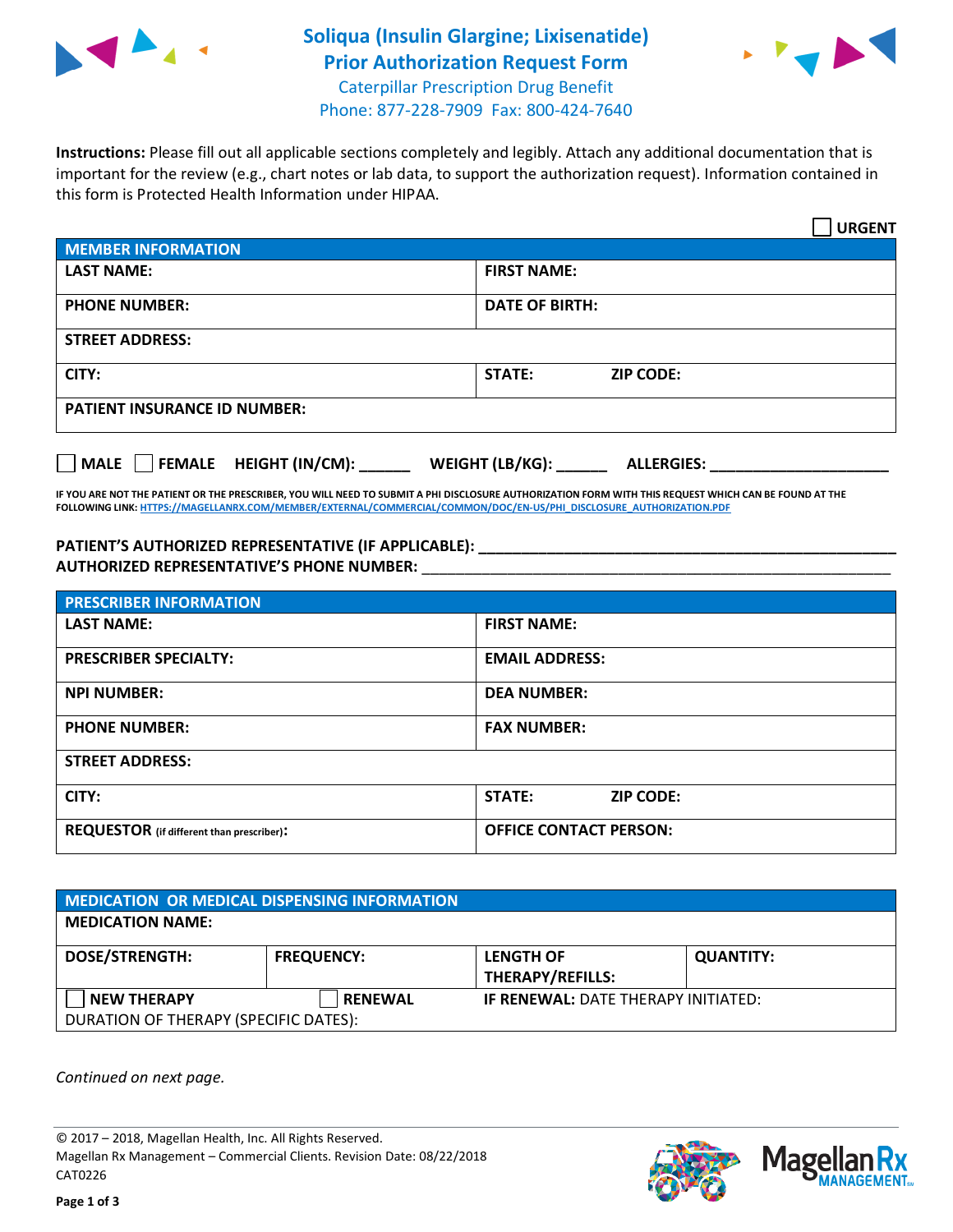



| MEMBER'S LAST NAME: NAME:                                                                                                                      | <b>MEMBER'S FIRST NAME:</b>                                                                                                                                                                                                                                                                                                                                |                                                       |  |
|------------------------------------------------------------------------------------------------------------------------------------------------|------------------------------------------------------------------------------------------------------------------------------------------------------------------------------------------------------------------------------------------------------------------------------------------------------------------------------------------------------------|-------------------------------------------------------|--|
|                                                                                                                                                | 1. HAS THE PATIENT TRIED ANY OTHER MEDICATIONS FOR THIS CONDITION?                                                                                                                                                                                                                                                                                         | YES (if yes, complete below)<br><b>NO</b>             |  |
| <b>MEDICATION/THERAPY (SPECIFY</b><br>DRUG NAME AND DOSAGE):                                                                                   | <b>DURATION OF THERAPY (SPECIFY</b><br>DATES):                                                                                                                                                                                                                                                                                                             | <b>RESPONSE/REASON FOR</b><br><b>FAILURE/ALLERGY:</b> |  |
| <b>2. LIST DIAGNOSES:</b>                                                                                                                      |                                                                                                                                                                                                                                                                                                                                                            | <b>ICD-10:</b>                                        |  |
| □ Type II diabetes<br>□ Other Diagnosis ____________________ICD-10 Code(s): _________________________                                          |                                                                                                                                                                                                                                                                                                                                                            |                                                       |  |
| PRIOR AUTHORIZATION.                                                                                                                           | 3. REQUIRED CLINICAL INFORMATION: PLEASE PROVIDE ALL RELEVANT CLINICAL INFORMATION TO SUPPORT A                                                                                                                                                                                                                                                            |                                                       |  |
| <b>Clinical Information:</b>                                                                                                                   | Has the patient received prior treatment with insulin glargine (e.g., Lantus, Toujeo, or Basaglar)? $\Box$ Yes $\Box$ No<br>If yes, please list specific agents and provide the dates of use: North and the state of the state of the state of the state of the state of the state of the state of the state of the state of the state of the state of the |                                                       |  |
| Has the patient received prior treatment with Adlyxin? $\Box$ Yes $\Box$ No                                                                    |                                                                                                                                                                                                                                                                                                                                                            |                                                       |  |
| Is the patient already taking the requested medication? $\Box$ Yes $\Box$ No                                                                   |                                                                                                                                                                                                                                                                                                                                                            |                                                       |  |
| Copy of HbA1c level required.                                                                                                                  | Was the patient's most recent HbA1c in the past 6 months or prior to starting Soliqua 7.0% or greater? $\Box$ Yes $\Box$ No                                                                                                                                                                                                                                |                                                       |  |
|                                                                                                                                                | Has the patient tried or is the patient currently receiving treatment with metformin? $\Box$ Yes $\Box$ No                                                                                                                                                                                                                                                 |                                                       |  |
|                                                                                                                                                | Is this patient's estimated GFR less than or equal to 45 mL/min/1.73 m2? $\Box$ Yes $\Box$ No                                                                                                                                                                                                                                                              |                                                       |  |
|                                                                                                                                                | Does the patient have advanced liver disease with at least one of the following? $\Box$ Yes $\Box$ No                                                                                                                                                                                                                                                      |                                                       |  |
| If yes, please select:<br>$\Box$ Ascites<br>$\Box$ Cirrhosis<br>$\Box$ Hepatic encephalopathy<br>□ Portal hypertension                         |                                                                                                                                                                                                                                                                                                                                                            |                                                       |  |
|                                                                                                                                                | Has treatment with metformin been avoided due to lactic acidosis or elevated liver enzymes? $\Box$ Yes $\Box$ No                                                                                                                                                                                                                                           |                                                       |  |
| Is the patient currently taking any of the following medications? $\Box$ Yes $\Box$ No<br>• Glyxambi<br>• Janumet/Janumet XR<br>• Januvia      |                                                                                                                                                                                                                                                                                                                                                            |                                                       |  |
| • Jentadueto/Jentadueto XR<br>• Kazano (alogliptin-metformin)                                                                                  |                                                                                                                                                                                                                                                                                                                                                            |                                                       |  |
| © 2017 - 2018, Magellan Health, Inc. All Rights Reserved.<br>Magellan Rx Management - Commercial Clients. Revision Date: 08/22/2018<br>CAT0226 |                                                                                                                                                                                                                                                                                                                                                            | <b>Magellar</b>                                       |  |